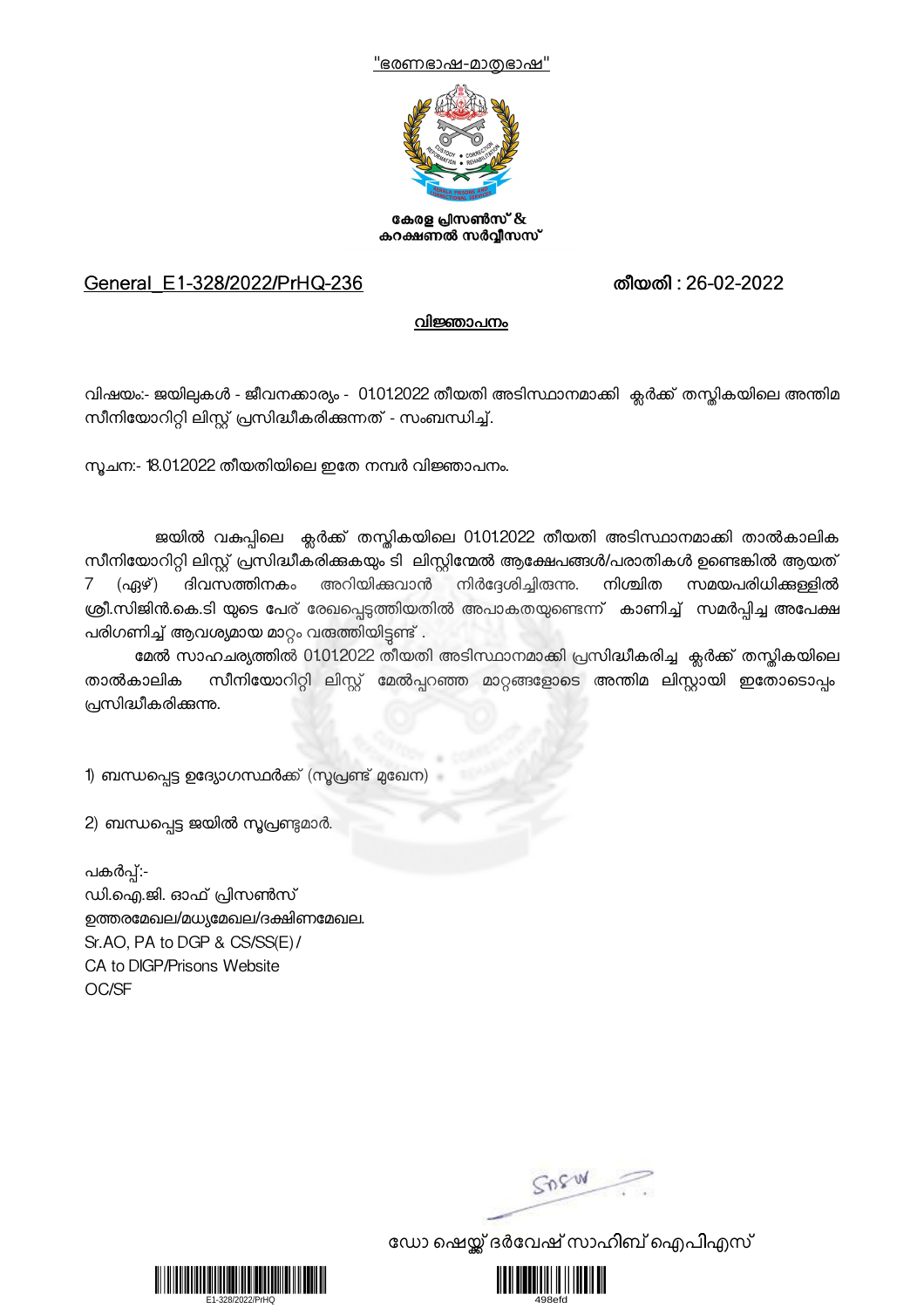ഡയറക്ടർ ജനറൽ ഓഫ് പ്രിസൺസ് & കറക്ഷണൽ സർവീസസ്





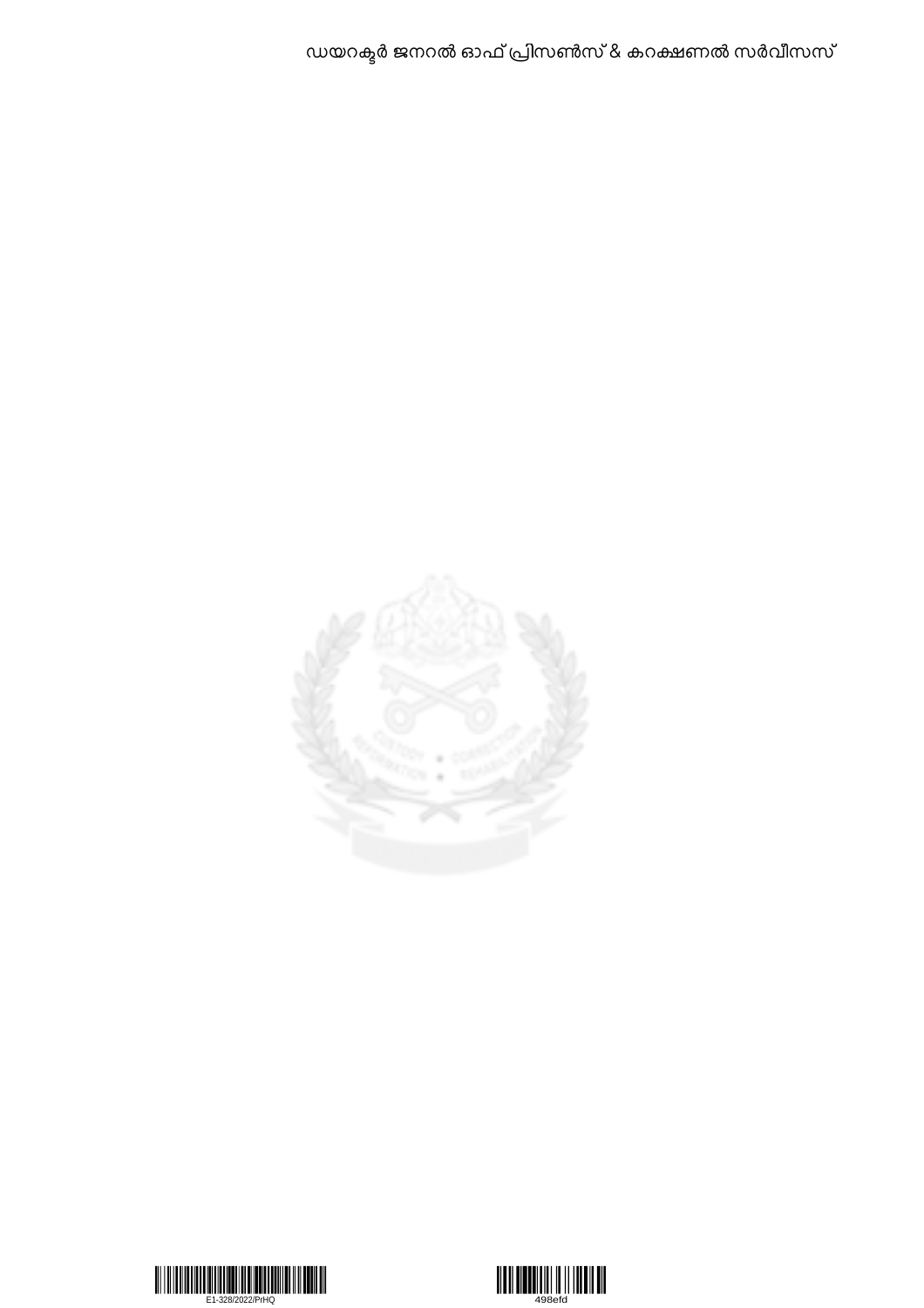

General\_E1-328/2022/PrHQ-123 Dated : 26-02-2022

## **FINAL SENIORITY LIST OF CLERKS AS ON 01.01.2022**

Sanctioned Strength - 28 Vacancy - 3 Supernumerory appointment - 2

| Sl.            |                                                                    |                  | Qualification                                                           |                                            |                                                                                                                                                               | Date of             |                              |
|----------------|--------------------------------------------------------------------|------------------|-------------------------------------------------------------------------|--------------------------------------------|---------------------------------------------------------------------------------------------------------------------------------------------------------------|---------------------|------------------------------|
| No.            | Name & Present<br>Institution                                      | Date of<br>birth | General                                                                 | Departmental                               | Date of advice by PSC /<br>Govt. Order                                                                                                                        | entry in<br>service | Remarks                      |
| 1              | Sumayya Beevi,<br>Women's Prison,<br>Trivandrum                    | 21/06/1985       | Plus Two                                                                | <b>MOP</b>                                 | Lr.No.S2-43045/04<br>dtd.30/08/2007 from the<br>District Collector,<br>Trivandrum                                                                             | 20/09/2007          | Probation<br>declared        |
| $\overline{2}$ | Abhilash.S,<br>Prisons Headquarters                                | 07/03/1985       | <b>BSc</b>                                                              | <b>MOP</b>                                 | Advice No.K II(1)555/05 dtd.<br>17/09/2007 from District<br>Officer, KPSC, Kottayam                                                                           | 16/10/2007          | Probation<br>declared        |
| 3              | Geetha. A<br>District Jail, Kannur                                 | 02/04/1971       | <b>SSLC</b>                                                             | <b>MOP</b>                                 | Advice No.CI(4)3766/13(12)<br>Dated: 11/08/2017 from<br>District Officer, KPSC,<br>Kannur                                                                     | 20/09/2017          | Probation<br>not<br>declared |
| $\overline{4}$ | Sandhya Bastin.K<br>District Jail, Muttom                          | 24/02/1979       | <b>SSLC</b>                                                             | <b>MOP</b><br><b>Account Test</b><br>(L&H) | Advice No.IDB<br>$(4)3161/13(10)$ Dated:<br>18/09/2017 from District<br>Officer, KPSC, Idukki.                                                                | 11/12/2017          | Probation<br>declared        |
| 5              | Renuka Devi. M.R<br>District Jail, Muttom                          | 21/01/1972       | <b>SSLC</b>                                                             | <b>MOP</b><br><b>Account Test</b><br>(L)   | <b>Advice No.IDB</b><br>(4)3161/13(10) Dated:<br>18/09/2017 from District<br>Officer, KPSC, Idukki.                                                           | 20/12/2017          | Probation<br>declared        |
| 6              | Anil Kumar R.<br>Prisons Headquarters                              | 18/01/1977       | B.Com, Typewriting<br>English (H&L),<br>Malayalam (H&L),<br>Hindi (H&L) | <b>MOP</b><br><b>Account Test</b><br>(H)   | Category changed from<br>Office Attendant as per this<br>office order No.E.1-828/2014,<br>Dated 20.09.2017 &<br>G.O.(Rt) 1/14<br>dtd:03/01/2014.              | 22/09/2017          | Probation<br>declared        |
| 7              | Smitha. R.<br>Prisons Headquarters,<br>Thiruvananthapuram          | 30/05/1980       | B.Com.                                                                  | <b>MOP</b><br><b>Account Test</b><br>(L)   | Advice No.PTA II (2)<br>2527/13-3 Dated: 26/09/2017<br>from District Officer,<br>KPSC, Pathanamthitta                                                         | 12/10/2017          | Probation<br>declared        |
| 8              | Saritha. M.V.,<br>Women's Prison &<br>Correctional Home,<br>Kannur | 31/05/1981       | B.Sc.                                                                   | <b>MOP</b>                                 | Advice No.CI<br>$(4)3766/13(3)$ dtd.07/12/17<br>from Dist. Officer, KPSC,<br>Kannur                                                                           | 08/01/2018          | Probation<br>declared        |
| $\mathbf Q$    | Sureshan. P.P,<br>District Jail, Kannur                            | 20/05/1974       | <b>SSLC</b>                                                             | <b>MOP</b><br>$(L)$ & $(H)$                | Advice No.CI (4)3766/13(4)<br>Account Test dtd.04/01/18 from Dist.<br>Officer, KPSC, Kannur                                                                   | 01/02/2018          | Probation<br>declared        |
| 10             | Sobin Jacob,<br>Prisons Headquarters                               | 30/11/1982       | <b>BSc</b>                                                              | <b>MOP</b>                                 | GO(MS)No.261/2012/Home<br>dt.15/10/12<br>Supernumerory appointment<br>regularised w.e.f. 21.07.2018<br>as per this Office Order<br>No.E1-13365/17; 23.10.2018 | 21/07/2018          | Probation<br>declared        |
|                | Poornima P.M.,                                                     |                  |                                                                         | MOD                                        | GO(MS)No.261/2012/Home<br>dt.15/10/12                                                                                                                         |                     |                              |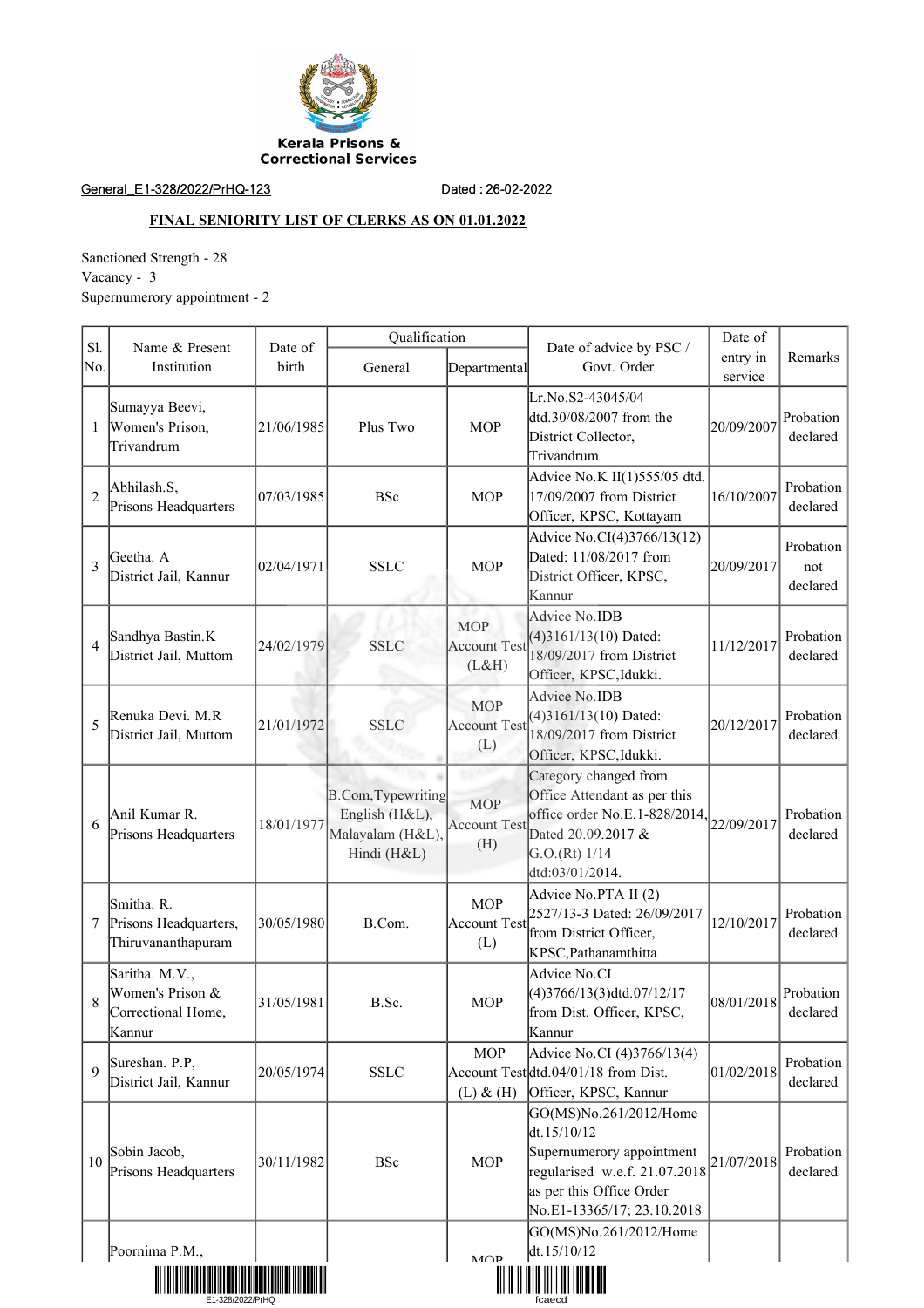| 11 | Women's Prison &<br>Correctional Home,<br>Kannur                                             | 31/05/1980 | Pree Degree                 | $1$ VIVI<br><b>Account Test</b><br>(L)             | Supernumerory appointment<br>regularised w.e.f. 24.07.2018<br>as per this Office Order<br>No.E1-13365/17; 23.10.2018                                           | 24/07/2018 | Probation<br>declared          |
|----|----------------------------------------------------------------------------------------------|------------|-----------------------------|----------------------------------------------------|----------------------------------------------------------------------------------------------------------------------------------------------------------------|------------|--------------------------------|
| 12 | Neeshma Sukesh,<br>Women's Prison &<br>Correctional Home,<br>lKannur                         | 29/01/1994 | Plus two                    |                                                    | G.O.(MS)69/2016/Home<br>dtd:29/02/2016<br>Supernumerory appointment<br>regularised w.e.f. 10.08.2018<br>as per this Office Order<br>No.E1-13365/17; 23.10.2018 | 10/08/2018 | Probation<br>not<br>declared   |
| 13 | Rohit Murali,<br>Prisons Headquarters                                                        | 28/05/1990 | M.Tech.                     | <b>MOP</b><br><b>Account Test</b><br>$(L)$ & $(H)$ | G.O.(MS) No.18/2018/Home<br>dtd:14/02/2018                                                                                                                     | 29/10/2018 | Probation<br>declared          |
|    | Muhammed Musthafa<br>14 $\mathbf{K}$ .,<br>Prisons Headquarters                              | 25/03/1990 | M.Com                       | <b>MOP</b><br><b>Account Test</b><br>$(L)$ & $(H)$ | Advice No.MRI(1) 3972/17-<br>7 dtd.20/12/2018 from<br>District Officer, KPSC,<br>Malappuram                                                                    | 21/01/2019 | Probation<br>declared          |
| 15 | Prasanth P.,<br>Open Prison &<br>Correctional Home,<br>Cheemeni                              | 24/05/1982 | <b>SSLC, VHSE</b>           |                                                    | Category changed from<br>Office Attendant as per this<br>office order No.E.1-828/2014,<br>dtd.01/02/2019                                                       | 06/02/2019 | Probation<br>not<br>declared   |
|    | Biju G. Nair,<br>Central Prison &<br>16 Correctional Home,<br>Thiruvananthapuram<br>(On LWA) | 05/10/1975 | <b>MBA</b>                  |                                                    | Advice No.DTB(1)<br>1538/17(2) dtd.27/03/2019<br>from District Officer, KPSC,<br>Thiruvananthapuram                                                            | 01/08/2019 | Probation<br>not<br>declared   |
| 17 | Aneesh Raj,<br>Prisons Headquarters                                                          | 21/11/1992 | <b>B.Sc.</b> , <b>B.Ed.</b> | <b>MOP</b>                                         | Advice No.WRII(2)<br>3265/16(1) dtd.03/04/2019<br>from District Officer, KPSC,<br>Wayanad                                                                      | 31/05/2019 | Probation<br>declared          |
|    | Asa K.,<br>18 SICA,<br>Thiruvananthapuram                                                    | 28/05/1983 | M.A., B.Ed                  | <b>MOP</b>                                         | Advice No.DTB (1)<br>1538/17(9) dtd.30/09/2019<br>from District Officer, KPSC,<br>Thiruvananthapuram                                                           | 24/10/2019 | Probation<br>declared          |
| 19 | Sunil Kumar C.P.,<br>Prisons Headquarters                                                    | 30/05/1973 | <b>SSLC</b><br>ğ,           |                                                    | Advice No.ARII(3)/1648/17-<br>dtd.10/01/2020 from<br>11<br>District Officer, KPSC,<br>Alappuzha                                                                | 05/03/2020 | Probation<br>not<br>declared   |
| 20 | Jiji V.,<br>DIG Office, Kozhikode                                                            | 25/05/1984 | B.Sc., B.Ed                 |                                                    | Advice No.DV(4) 02/2019-<br>$(10)$ dtd. $18/01/2020$ from<br>District Officer, KPSC,<br>Kozhikode                                                              | 07/02/2020 | Probation<br>not<br>declared   |
| 21 | Swetha Krishnan,<br>DIG Office, Kozhikode                                                    | 31/05/1992 | B.E                         | <b>MOP</b><br><b>Account Test</b><br>(L)           | Advice No.DV(4) 02/2019-<br>$(1)$ dtd.10/02/2020 from<br>District Officer, KPSC,<br>Kozhikode                                                                  | 11/03/2020 | Probation<br>not<br>declared   |
| 22 | Sreenath M.S.,<br>Prisons Headquarters                                                       | 31/05/1990 | B. Tech                     |                                                    | Advice No.MRI (1) 3972/17-<br>1 dtd.21/10/2020 from<br>District Officer, KPSC,<br>Malappuram                                                                   | 12/11/2020 | Probation<br>not<br>declared   |
|    | Harisankar V.S.,<br>$23$ SICA,<br>Thiruvananthapuram                                         | 28/03/1993 | Degree                      |                                                    | Advice No.DTB(1)<br>1538/17(5)<br>dtd.13/01/2021<br>from District Officer, KPSC,<br>Thiruvananthapuram                                                         | 03/02/2021 | Probation<br>not<br>declared   |
| 24 | Sijin K. T.,<br>DIG Office, Kozhikode                                                        | 05/05/1991 | ITI, Diploma                |                                                    | Advice No.DV(4)02/2019-<br>$(5)$ dtd.29.01.2021 from<br>District Officer, KPSC,<br>Kozhikode                                                                   | 27/02/2021 | Probation<br>not<br>declared   |
| 25 | Shajini S.,<br>Central Prison &<br>Correctional Home,                                        | 20/05/1988 | B.Sc., B.Ed                 |                                                    | Advice No.DTB(1)<br>dtd.10/02/2021<br>1538/17(3)<br>from District Officer, KPSC,                                                                               | 25/02/2021 | Probation<br>not<br>declared 1 |